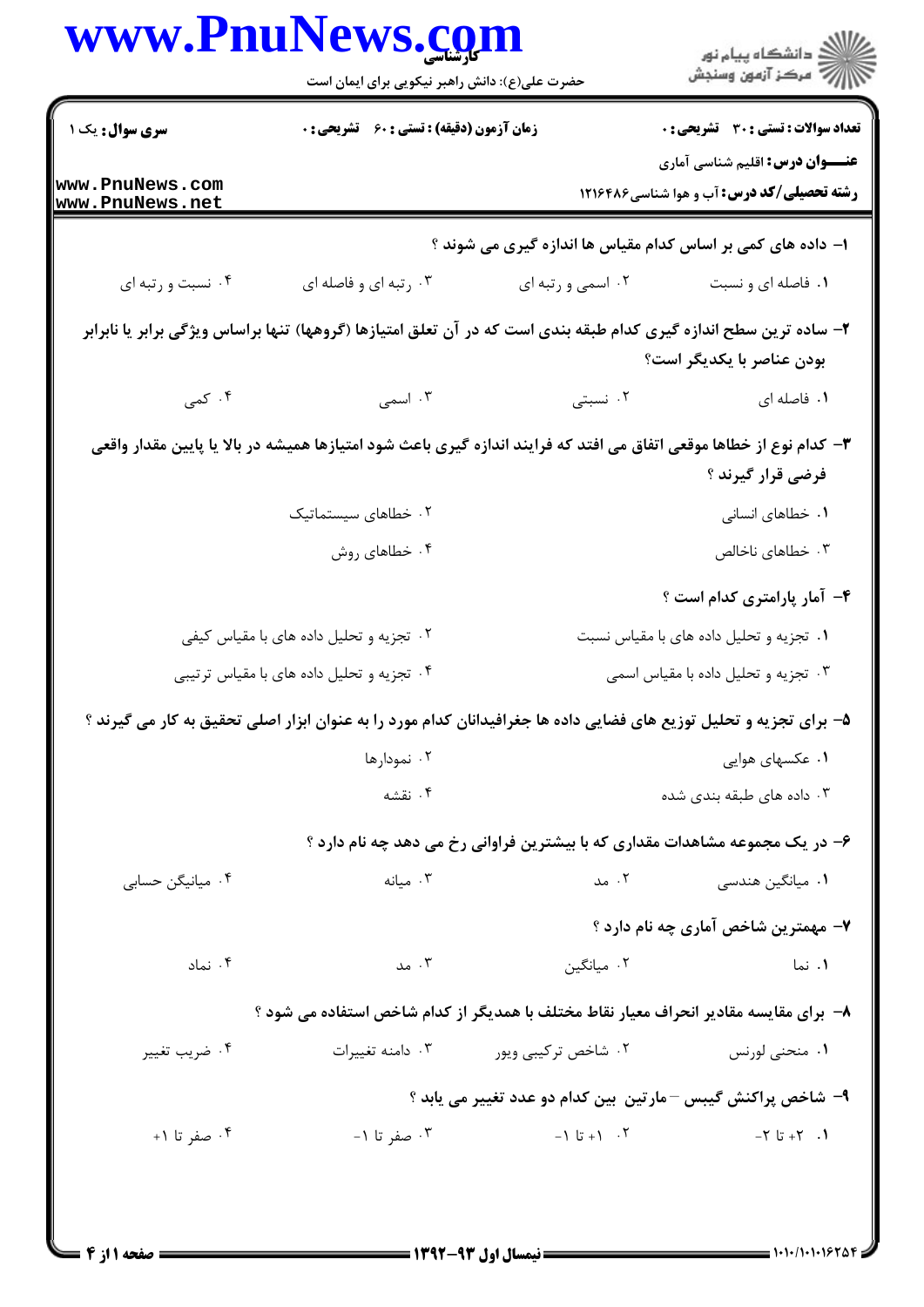| <b>سری سوال : ۱ یک</b><br>زمان آزمون (دقیقه) : تستی : 60 ٪ تشریحی : 0<br>www.PnuNews.com<br><b>رشته تحصیلی/کد درس:</b> آب و هوا شناسی4۲۱۶۴۸۶<br>www.PnuNews.net<br>∙ا− در احتمالات ساده، احتمال کم، احتمال وقوع پدیده ها به کدام مورد زیر نزدیکتر است ؟<br>۰۴ صفر<br>+، $\Delta$ /۰ تا ۰/۰<br>$\leftarrow$ 1.<br>11– عمومی ترین نوع از انواع توزیع های احتمال کدام است ؟<br>۰۴ توزیع <sup>†</sup><br>۰۳ نرمال<br>۰۱ گامبل میرسون .۲<br>۱۲- منحنی توزیع نرمال دارای چگونه شکلی می باشد ؟<br>۰۴ نامتقارن<br>۰۳ متقارن<br>۰۱ کشیده<br>۰۲ ناهموار<br>۱۳– اگر داده ها دارای یک مد یا نما باشند اما توزیع آنها در دو طرف مد به صورت متقارن انجام نگیرد در این صورت داده ها<br>دارای کدام ویژگی می باشند ؟<br>۰۴ چولگی<br>۰۳ واریانس<br>۰۱ کشیدگی<br>۰۲ اریبی<br>۱۴- شاخص های جامعه و شاخص های نمونه ای به ترتیب کدامند؟<br>۰۴ متغيرها - پارامترها<br>۰۳ آماره ها – پارامترها<br>۰۲ آماره ها - متغير ها<br>۰۱ پارامترها- آماره ها<br>۱۵– بر اساس کدام نمونه گیری به عنوان مثال برای بررسی علل مهاجرت از روستاها به شهرها نخست از میان استانهای کشور ۱۰<br>استان و از میان شهرها ۵ شهر و از بین شهرها ۲ روستا به صورت تصادفی انتخاب می شوند ؟<br>۰۳ خوشه ای<br>۰۲ سیستماتیک<br>۰۱ چند مرحله ای<br>۰۴ طبقه بندی شده<br>۱۶– در بیشتر آزمونهای آماری به عنوان نقطه شروع کدام گزینه تعریف می شود؟<br>۰۲ نظریه<br>۰۴ فرضيه جانشين<br>۰۳ فرضیه صفر<br>٠١. هدف تحقيق<br><b>۱۷</b> - کدام مورد زیر مربوط به فرضیه صفر است ؟<br>۰۱ با علامت ( اچ اندیس یک) نشان داده می شود<br>۰۲ اختلاف معنی داری بین ارقام را نشان می دهد<br>۰۳ همان خطای نوع اول است<br>۰۴ نشان می دهد که هیچ اختلاف معنی داری بین ارقام وجود ندارد<br>۱۸– اگر نمونه ها بزرگ باشند ( بیش از ۳۰ مشاهده ً در هر نمونه ) ، توزیع ً به چه صورت ظاهر خواهد شد ؟<br>ا نامتقا <sub>دن</sub> ۴ .<br>۰۳ ناهموار<br>۰۲ غیر نرمال<br>۰۱ نرمال | www.PnuNews.com<br>حضرت علی(ع): دانش راهبر نیکویی برای ایمان است | ڪ دانشڪاه پيام نور<br>پ <sup>ر</sup> مرڪز آزمون وسنڊش |
|--------------------------------------------------------------------------------------------------------------------------------------------------------------------------------------------------------------------------------------------------------------------------------------------------------------------------------------------------------------------------------------------------------------------------------------------------------------------------------------------------------------------------------------------------------------------------------------------------------------------------------------------------------------------------------------------------------------------------------------------------------------------------------------------------------------------------------------------------------------------------------------------------------------------------------------------------------------------------------------------------------------------------------------------------------------------------------------------------------------------------------------------------------------------------------------------------------------------------------------------------------------------------------------------------------------------------------------------------------------------------------------------------------------------------------------------------------------------------------------------------------------------------------------------------------------------------------------------------------------------------------------------------------------------------------------------------------------------------------------------------------------------------------------|------------------------------------------------------------------|-------------------------------------------------------|
|                                                                                                                                                                                                                                                                                                                                                                                                                                                                                                                                                                                                                                                                                                                                                                                                                                                                                                                                                                                                                                                                                                                                                                                                                                                                                                                                                                                                                                                                                                                                                                                                                                                                                                                                                                                      |                                                                  | <b>تعداد سوالات : تستی : 30 - تشریحی : 0</b>          |
|                                                                                                                                                                                                                                                                                                                                                                                                                                                                                                                                                                                                                                                                                                                                                                                                                                                                                                                                                                                                                                                                                                                                                                                                                                                                                                                                                                                                                                                                                                                                                                                                                                                                                                                                                                                      |                                                                  | <b>عنـــوان درس:</b> اقلیم شناسی آماری                |
|                                                                                                                                                                                                                                                                                                                                                                                                                                                                                                                                                                                                                                                                                                                                                                                                                                                                                                                                                                                                                                                                                                                                                                                                                                                                                                                                                                                                                                                                                                                                                                                                                                                                                                                                                                                      |                                                                  |                                                       |
|                                                                                                                                                                                                                                                                                                                                                                                                                                                                                                                                                                                                                                                                                                                                                                                                                                                                                                                                                                                                                                                                                                                                                                                                                                                                                                                                                                                                                                                                                                                                                                                                                                                                                                                                                                                      |                                                                  |                                                       |
|                                                                                                                                                                                                                                                                                                                                                                                                                                                                                                                                                                                                                                                                                                                                                                                                                                                                                                                                                                                                                                                                                                                                                                                                                                                                                                                                                                                                                                                                                                                                                                                                                                                                                                                                                                                      |                                                                  |                                                       |
|                                                                                                                                                                                                                                                                                                                                                                                                                                                                                                                                                                                                                                                                                                                                                                                                                                                                                                                                                                                                                                                                                                                                                                                                                                                                                                                                                                                                                                                                                                                                                                                                                                                                                                                                                                                      |                                                                  |                                                       |
|                                                                                                                                                                                                                                                                                                                                                                                                                                                                                                                                                                                                                                                                                                                                                                                                                                                                                                                                                                                                                                                                                                                                                                                                                                                                                                                                                                                                                                                                                                                                                                                                                                                                                                                                                                                      |                                                                  |                                                       |
|                                                                                                                                                                                                                                                                                                                                                                                                                                                                                                                                                                                                                                                                                                                                                                                                                                                                                                                                                                                                                                                                                                                                                                                                                                                                                                                                                                                                                                                                                                                                                                                                                                                                                                                                                                                      |                                                                  |                                                       |
|                                                                                                                                                                                                                                                                                                                                                                                                                                                                                                                                                                                                                                                                                                                                                                                                                                                                                                                                                                                                                                                                                                                                                                                                                                                                                                                                                                                                                                                                                                                                                                                                                                                                                                                                                                                      |                                                                  |                                                       |
|                                                                                                                                                                                                                                                                                                                                                                                                                                                                                                                                                                                                                                                                                                                                                                                                                                                                                                                                                                                                                                                                                                                                                                                                                                                                                                                                                                                                                                                                                                                                                                                                                                                                                                                                                                                      |                                                                  |                                                       |
|                                                                                                                                                                                                                                                                                                                                                                                                                                                                                                                                                                                                                                                                                                                                                                                                                                                                                                                                                                                                                                                                                                                                                                                                                                                                                                                                                                                                                                                                                                                                                                                                                                                                                                                                                                                      |                                                                  |                                                       |
|                                                                                                                                                                                                                                                                                                                                                                                                                                                                                                                                                                                                                                                                                                                                                                                                                                                                                                                                                                                                                                                                                                                                                                                                                                                                                                                                                                                                                                                                                                                                                                                                                                                                                                                                                                                      |                                                                  |                                                       |
|                                                                                                                                                                                                                                                                                                                                                                                                                                                                                                                                                                                                                                                                                                                                                                                                                                                                                                                                                                                                                                                                                                                                                                                                                                                                                                                                                                                                                                                                                                                                                                                                                                                                                                                                                                                      |                                                                  |                                                       |
|                                                                                                                                                                                                                                                                                                                                                                                                                                                                                                                                                                                                                                                                                                                                                                                                                                                                                                                                                                                                                                                                                                                                                                                                                                                                                                                                                                                                                                                                                                                                                                                                                                                                                                                                                                                      |                                                                  |                                                       |
|                                                                                                                                                                                                                                                                                                                                                                                                                                                                                                                                                                                                                                                                                                                                                                                                                                                                                                                                                                                                                                                                                                                                                                                                                                                                                                                                                                                                                                                                                                                                                                                                                                                                                                                                                                                      |                                                                  |                                                       |
|                                                                                                                                                                                                                                                                                                                                                                                                                                                                                                                                                                                                                                                                                                                                                                                                                                                                                                                                                                                                                                                                                                                                                                                                                                                                                                                                                                                                                                                                                                                                                                                                                                                                                                                                                                                      |                                                                  |                                                       |
|                                                                                                                                                                                                                                                                                                                                                                                                                                                                                                                                                                                                                                                                                                                                                                                                                                                                                                                                                                                                                                                                                                                                                                                                                                                                                                                                                                                                                                                                                                                                                                                                                                                                                                                                                                                      |                                                                  |                                                       |
|                                                                                                                                                                                                                                                                                                                                                                                                                                                                                                                                                                                                                                                                                                                                                                                                                                                                                                                                                                                                                                                                                                                                                                                                                                                                                                                                                                                                                                                                                                                                                                                                                                                                                                                                                                                      |                                                                  |                                                       |
|                                                                                                                                                                                                                                                                                                                                                                                                                                                                                                                                                                                                                                                                                                                                                                                                                                                                                                                                                                                                                                                                                                                                                                                                                                                                                                                                                                                                                                                                                                                                                                                                                                                                                                                                                                                      |                                                                  |                                                       |
|                                                                                                                                                                                                                                                                                                                                                                                                                                                                                                                                                                                                                                                                                                                                                                                                                                                                                                                                                                                                                                                                                                                                                                                                                                                                                                                                                                                                                                                                                                                                                                                                                                                                                                                                                                                      |                                                                  |                                                       |
|                                                                                                                                                                                                                                                                                                                                                                                                                                                                                                                                                                                                                                                                                                                                                                                                                                                                                                                                                                                                                                                                                                                                                                                                                                                                                                                                                                                                                                                                                                                                                                                                                                                                                                                                                                                      |                                                                  |                                                       |
|                                                                                                                                                                                                                                                                                                                                                                                                                                                                                                                                                                                                                                                                                                                                                                                                                                                                                                                                                                                                                                                                                                                                                                                                                                                                                                                                                                                                                                                                                                                                                                                                                                                                                                                                                                                      |                                                                  |                                                       |
|                                                                                                                                                                                                                                                                                                                                                                                                                                                                                                                                                                                                                                                                                                                                                                                                                                                                                                                                                                                                                                                                                                                                                                                                                                                                                                                                                                                                                                                                                                                                                                                                                                                                                                                                                                                      |                                                                  |                                                       |
|                                                                                                                                                                                                                                                                                                                                                                                                                                                                                                                                                                                                                                                                                                                                                                                                                                                                                                                                                                                                                                                                                                                                                                                                                                                                                                                                                                                                                                                                                                                                                                                                                                                                                                                                                                                      |                                                                  |                                                       |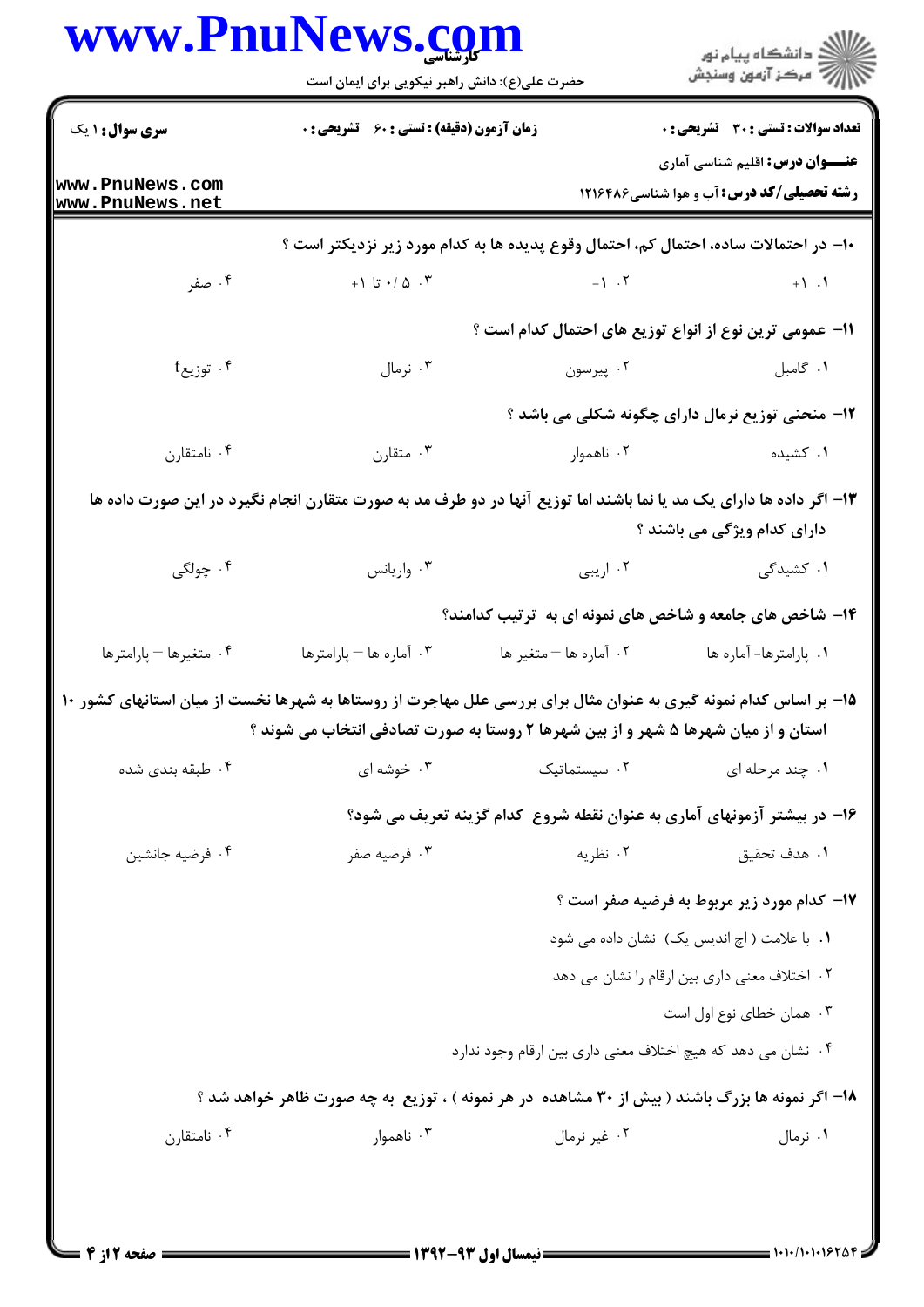|                                                                                                                                                                         | www.PnuNews.com<br>حضرت علی(ع): دانش راهبر نیکویی برای ایمان است     |                         | ر<br>دانشڪاه پيام نور)<br>ا∛ مرڪز آزمون وسنڊش                                              |  |
|-------------------------------------------------------------------------------------------------------------------------------------------------------------------------|----------------------------------------------------------------------|-------------------------|--------------------------------------------------------------------------------------------|--|
| <b>سری سوال :</b> ۱ یک                                                                                                                                                  | زمان آزمون (دقیقه) : تستی : 60 ٪ تشریحی : 0                          |                         | <b>تعداد سوالات : تستی : 30 ٪ تشریحی : 0</b>                                               |  |
| www.PnuNews.com<br>www.PnuNews.net                                                                                                                                      |                                                                      |                         | <b>عنـــوان درس:</b> اقلیم شناسی آماری<br><b>رشته تحصیلی/کد درس:</b> آب و هوا شناسی4۲۱۶۴۸۶ |  |
| ۱۹- برای استنباطهای آماری درباره وقایعی که دارای تعداد داده های کم (نمونه های کمتر از ۳۰) و یا دارای واریانس های جامعه<br>ناشناخته از کدام وسیله آماری استفاده می شود ؟ |                                                                      |                         |                                                                                            |  |
| ۰۴ ضریب همبستگی                                                                                                                                                         | ۰۳ معادله رگرسیون                                                    | ۰۲ توزیع†               | ۰۱ توزیعz                                                                                  |  |
| +۲- در آزمون ناپارامتریک ${\rm U}$ مان –ویتنی کدام شاخص زیر به عنوان شاخص گرایش مرکزی قابل آزمون جانشین میانگین می                                                      |                                                                      |                         | گر دد ؟                                                                                    |  |
| ا میانه $\cdot$ ۴                                                                                                                                                       | ۰۳ چارک                                                              | ۰۲ نما                  | ۰۱ متحرک ها                                                                                |  |
|                                                                                                                                                                         |                                                                      |                         | <b>۲۱</b> – هدف از آزمون تیوکی (HSD) چیست؟                                                 |  |
|                                                                                                                                                                         | ۰۲ تعيين حجم نمونه                                                   |                         | ۰۱ تأييد يا رد فرضيه صفر                                                                   |  |
|                                                                                                                                                                         | ۰۴ کاهش خطای نوع اول و تأیید فرضیه تحقیق                             |                         | ۰۳ ایجاد تعادل بین خطای نوع اول و خطای نوع دوم                                             |  |
|                                                                                                                                                                         |                                                                      |                         | ۲۲- آماره ای که به وسیله آن آزمون کروسکال –والیس محاسبه می شود چه نام دارد ؟               |  |
| $N-1$ $\cdot$ $\zeta$                                                                                                                                                   |                                                                      | $H \cdot Y$ $F \cdot Y$ | $k - 1$ .                                                                                  |  |
|                                                                                                                                                                         | ۲۳– استفاده از جدول توافقی برجسته ترین کاربرد کدام آزمون آماری است ؟ |                         |                                                                                            |  |
| ۰۴ أزمون فيشر                                                                                                                                                           | آزمون $\rm T$ ستودنت $\rm v$                                         |                         | ۰۱ ویلکاکسن میست در ۲۰۰ کای دو                                                             |  |
|                                                                                                                                                                         |                                                                      |                         | <b>۲۴</b> - شاخص های ضریب توافقی  ، فی و V. کرامر برای کدام دسته از متغیرها کاربرد دارد ؟  |  |
| ۰۴ اسمی                                                                                                                                                                 | ۰۳ ترتیبی                                                            | ۰۲ نسبتی                | ۰۱ عددی                                                                                    |  |
|                                                                                                                                                                         |                                                                      |                         | ۲۵- در صورتیکه با افزایش یک متغیر ، متغیر دیگری کاهش یابد کدام نوع همبستگی حاصل می شود ؟   |  |
| ۰۴ همبستگی معکوس                                                                                                                                                        | ۰۳ همبستگی صفر                                                       | ۲.  همبستگی مستقیم      | ۰۱ همبستگی مثبت                                                                            |  |
|                                                                                                                                                                         |                                                                      |                         | ۲۶- انحراف معیار باقی مانده های مربوط به خط رگرسیون کدام آماره زیر را تشکیل می دهد ؟       |  |
|                                                                                                                                                                         | ۰۲ حد اطمینان پیش بینی                                               |                         | ٠١ خطاي معيار استاندارد                                                                    |  |
|                                                                                                                                                                         | ۰۴ سطح اطمينان رگرسيون                                               |                         | ۰۳ خطاي معيار برأورد                                                                       |  |
|                                                                                                                                                                         |                                                                      |                         | ۲۷– از ضریب تعیین برای نشان دادن کدام مورد استفاده می شود ؟                                |  |
|                                                                                                                                                                         | ۰۲ شدت همبستگی بین دو متغیر                                          |                         | ٠١ خطاى معيار استاندارد                                                                    |  |
|                                                                                                                                                                         | ۰۴ شدت پراکندگی متغیرها                                              |                         | ۰۳ پیش بینی یک متغیر از روی متغیر دیگر                                                     |  |
|                                                                                                                                                                         |                                                                      |                         | ۲۸- ضرایب همبستگی گاما ، کندال و اسپیرمن برای کدام متغیرها کاربرد دارد ؟                   |  |
| ۰۴ ترتیبی                                                                                                                                                               | ۰۳ فاصله ای                                                          | ۰۲ نسبتی                | ۰۱ اسمی                                                                                    |  |
| <b>: صفحه 3 از 4</b>                                                                                                                                                    |                                                                      |                         | $1 - 1 - 11 - 197$                                                                         |  |